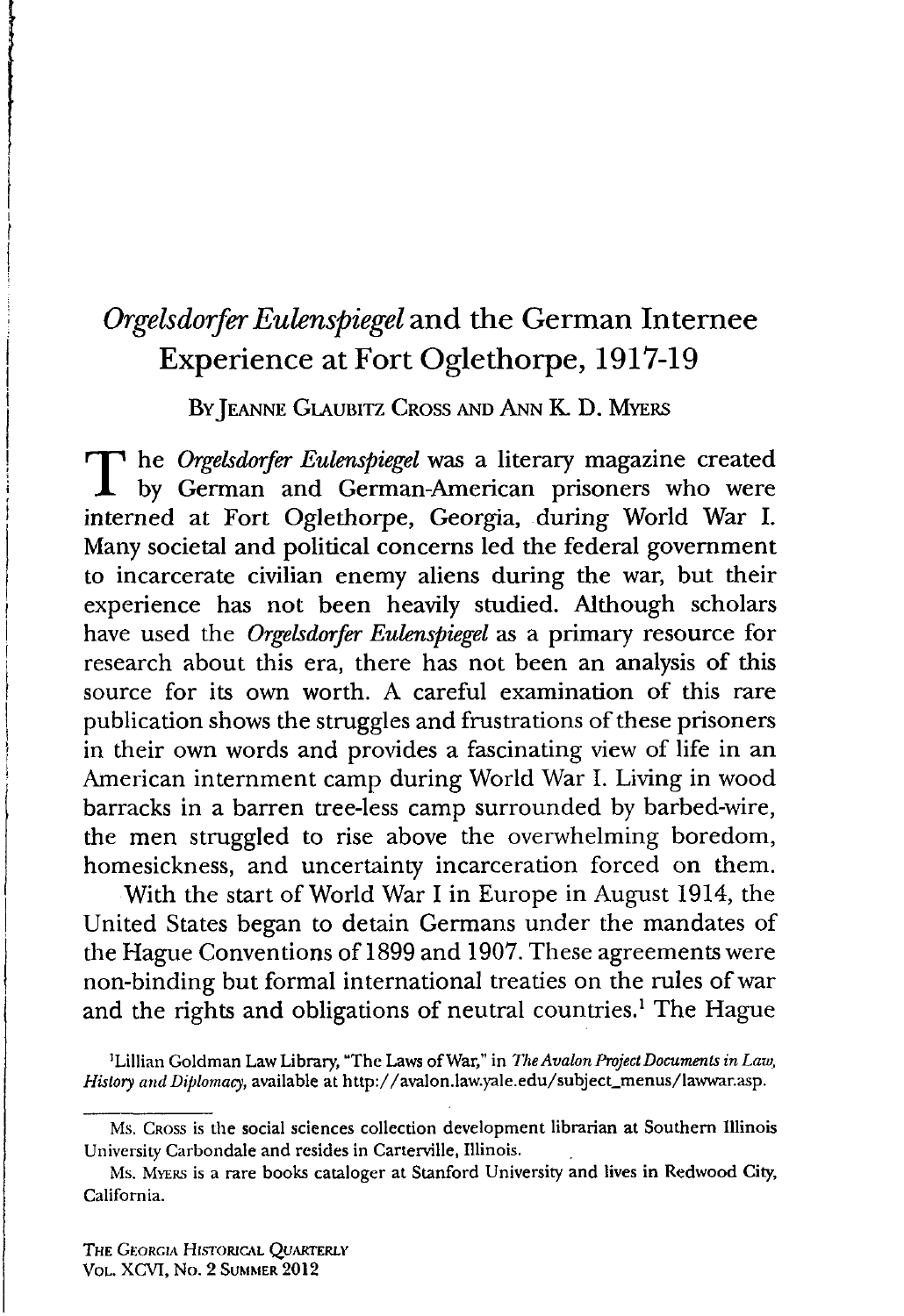Conventions prohibited the use of harbors in neutral countries by hostile forces. Thus, when British and Japanese warships forced German naval ships into American ports, the US was obligated to keep the German flag vessels in American waters. These included the cruiser *SMS Geier*, and the passenger liners *Kronprinz Wilhelm* and *Prinz Eitel Friedrich,* which had been converted into ; auxiliary cruisers.2 Their crews remained on the ships until the start of American involvement in the war. When Germany and the United States broke off relations in February 1917, the crews from the German naval ships were removed to internment camps within the US. Once the United States declared war on April  $6$ , 1917, these internees officially became prisoners of war. These 1,356 men came under the jurisdiction of the War Department.<sup>3</sup>

The start of the war in 1914 also found a number of German cargo and luxury passenger liners in US harbors. Although these ships were free to leave, the crews chose to stay in American waters rather than risk capture by the British navy. These merchant mariners were civilians, and were free to live aboard the ships or to find apartments and work in town. When the US declared war, the crews from the cargo and cruise ships were rounded up and sent to internment camps. Originally about eighteen hundred men belonged in this category. Later, at least five hundred more in similar circumstances from countries like Panama and the Philippines were interned. Because they were civilians, these internees did not have the protection of prisonerof-war status, and were overseen by the Labor Department.<sup>4</sup>

A third group of men targeted for incarceration were civilian enemy aliens. Millions of immigrants came to the US between the Civil War and the start of World War I. Germans were the single largest ethnic group, with two hundred fifty thousand

'William B. Glidden, "Internment Camps in America, 1917-1920," *Military Affairs* 37, no. 4 (December 1973): 137. 4Ibid.

<sup>&</sup>lt;sup>2</sup>Department of the Navy – Naval History and Heritage Command, "Schurz," in the *Dictionary of American Naval Fighting Ships,* available at <http://vwvw.history.navy.mil/> danfs/s7/schurz.htm; Department of the Navy - Naval History and Heritage Command, "Kronprinz Wilhelm," in the *Dictionary of American Naval Fighting Ships,* available at h ttp:// vwvw.history.navy.mil/photos/sh-civil/civsh-k/krpz-vvil.htm; Department of the Navy - Naval History' and Heritage Command, "Prinz Eitel Friedrich," in the *Dictionary of American Naval Fighting Ships,* available at <http://vwvvv.history.navy.mil/photos/sh-civil/civsh-p/> prinz-ef.htm.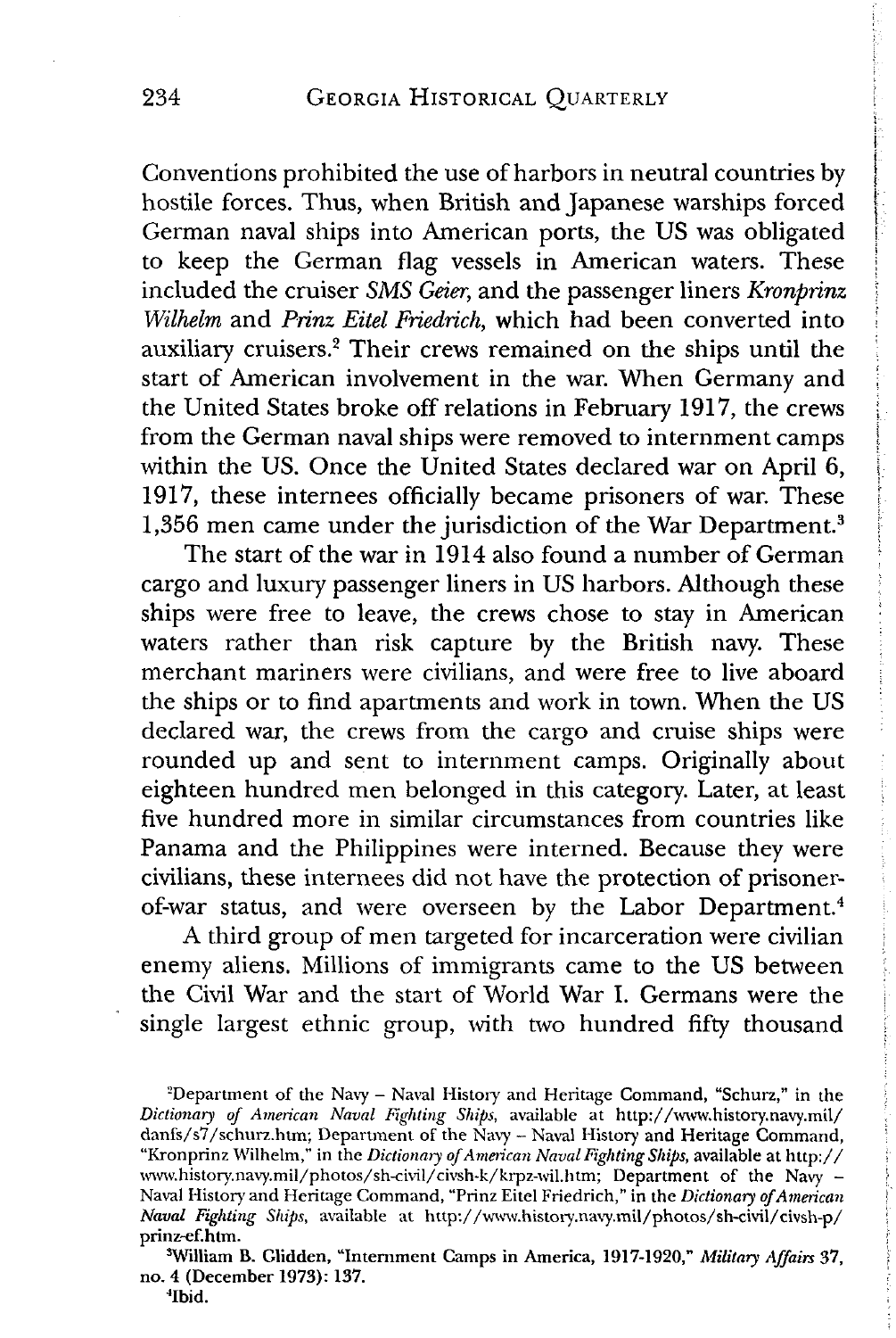ports.8 In this atmosphere, after the United States officially joined the war, the federal government passed a series of wartime acts. The Espionage Act of June 1917 criminalized sharing any information that could be used to interfere with US military operations or to aid the enemy in any way. The Sedition Act of April 1918 amended the Espionage Act and made it illegal to speak out against or cast the government in a negative light. Under these acts anyone could be arrested if reasonable cause were found to suspect they might aid the enemy. Evidence of reasonable cause consisted not only of supplying information or money to the enemy, but also of simply speaking negatively about the US. Such speech might embolden others or cause fewer war bonds to be sold. Attorney General Thomas W. Gregory extended federal authority to a volunteer citizen's network, the American Protective League (APL), formed to uncover and report disloyalty. The Justice Department had been compiling a list of potential suspects since 1916. These included members of the radical Industrial Workers of the World (IWW), the Socialist Party, members of anti-war groups, and members of pro-German groups and clubs. In all, sixty-three hundred Germans and German Americans were arrested under presidential warrant and the Justice Department interned twenty-three hundred.9 While some internees may have helped Germany financially or with information, others simply held positions of prominence or power. At Fort Oglethorpe civilian internees included businessmen, journalists, academics, and artists. Ernst Fritz Kuhn was an influential banker and E. Karl Victor was a leading tobacco merchant; both were considered too wealthy and influential to remain at large. Jonathan Zenneck, a radio specialist who had installed the Telefunken wireless transmitter at Sayville, Long Island, was considered too skilled to remain free. Count Albrecht Montgelas was the former editor of the Son *Francisco Examiner* and the *Chicago Examiner.* Dr. Karl Oscar Bertling held a master's degree from Harvard

<sup>8</sup>Ibid., 189.

<sup>9</sup>Gerald H. Davis, "'Orgelsdorf: A World War I Internment Camp in America," *Yearbook of German-American Studies* 26 (1991): 251-52; Robert C. Doyle, "Over There and Over Here: Enemy Prisoners of War and Prisoners of State in the Great War," in *The Enemy in Our Hands: America's Treatment of Prisoners of War From the Revolution to the War on Terror* (Lexington, KY, 2010), 174; Ellis, "German-Americans in World War I," 195; Glidden, "Internment Camps," 137.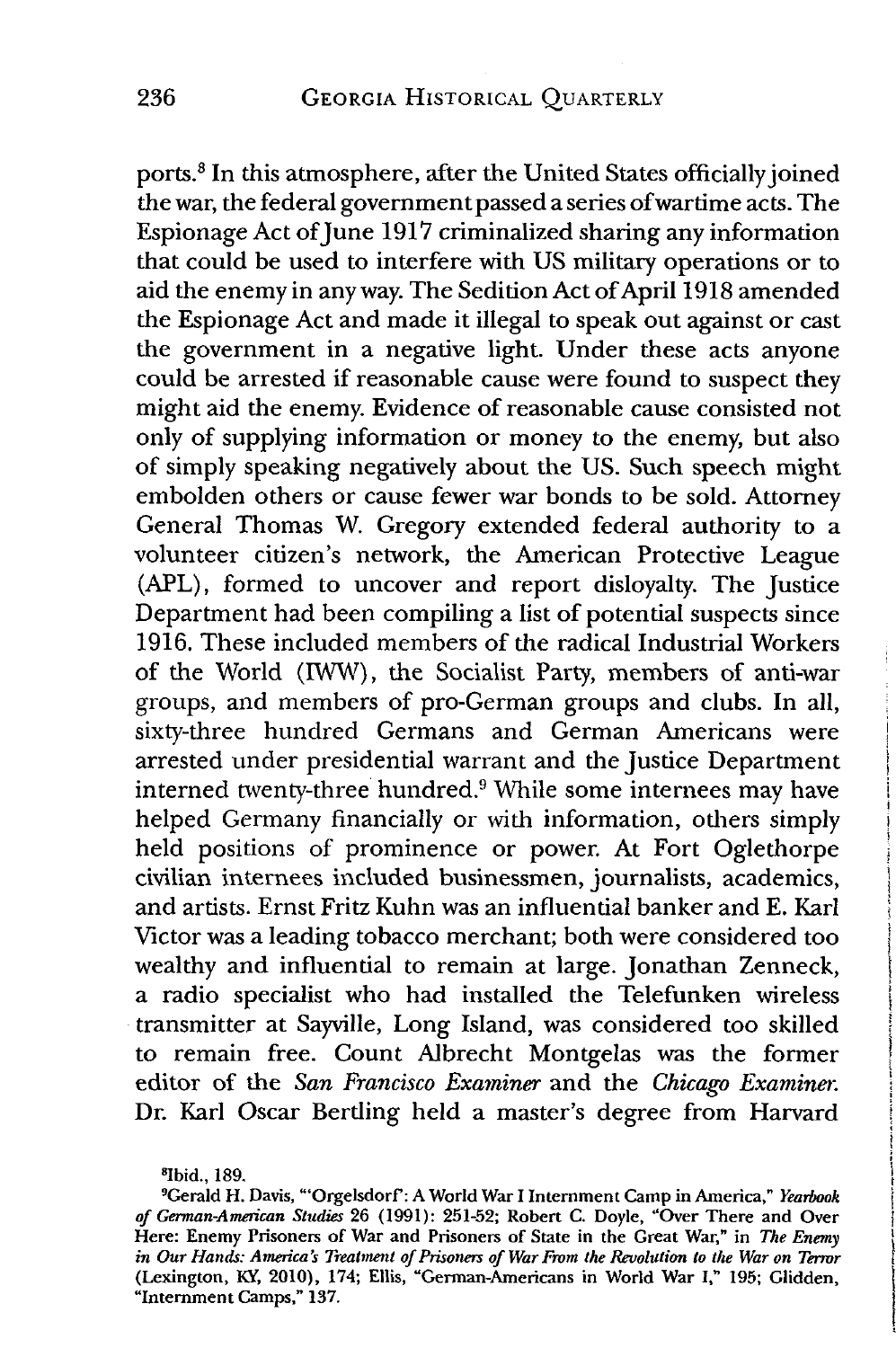war, while the adjutant general provided general supervision. Inspector general staff visited the camps approximately every six months to report back to the adjutant general on conditions.<sup>11</sup>

化四极性 医阿拉伯氏试验检胆囊

Several outside groups monitored the well-being of the internees. The US followed the provisions of die Hague Conventions carefully so that American prisoners of war would be similarly well treated. The Swiss government at Berne conducted negotiations on the administration of prisoners and disputes between the United States and Germany throughout the war. The Swiss legation handled German interests in the United States and served as the international oversight group for the POWs and internees. The legation made in-person inspections and reported on the camps. They also received prisoner complaints about treatment and conditions. Some prisoners also received money for their care through the Swiss Legation.<sup>12</sup>

The internment camp at Fort Oglethorpe, located near the Tennessee-Georgia border just south of Chattanooga, Tennessee, was a huge field enclosed by two parallel ten-foot-high barbed wire fences. Machine guns were mounted on towers outside the fence. Searchlights constantly panned and illuminated the perimeter at night. The 1919 annual report from the War Department noted thirty-six hundred internees at Fort Oglethorpe. Daily routine governed camp life. A bugle call woke internees at 5:45 a.m., followed by a roll call. Meals followed regular hours. Lights out was at 10:00 p.m. The compound was divided into camps A, B, and C; barbed wire separated each camp. A gate between camps A and B stood open during the day but was closed at 5:30 p.m. One prisoner described Camp A as "hermetically sealed" *(hermethisch verschlossen)* at night.13 To attend an evening's entertainment in Gamp B, prisoners from Camp A were escorted under guard to Camp B and back. The men from Camp C were confined at all times.

Camp A, nicknamed the "Millionaires' Camp," housed approximately ninety internees who paid for their own care, either with personal funds or with monies received from sponsors. This

<sup>&</sup>lt;sup>11</sup>Davis, "Orgelsdorf," 252-53; Glidden, "Internment Camps," 139; William B. Glidden, "Casualties of Caution: Alien Enemies in America, 1917-19i9" (PhD diss., University of Illinois at Urbana-Champaign, 1970), 318-19.

<sup>&</sup>lt;sup>12</sup>Davis, "Orgelsdorf," 256; Glidden, *Casualties of Caution*, 318-19.

<sup>&</sup>lt;sup>13</sup>Erich Franke, "Amerikana: Erinnerungen von Erich Franke," p. 7, Akte R 67/ 533, Bundesarchiv Berlin-Lichterfelde.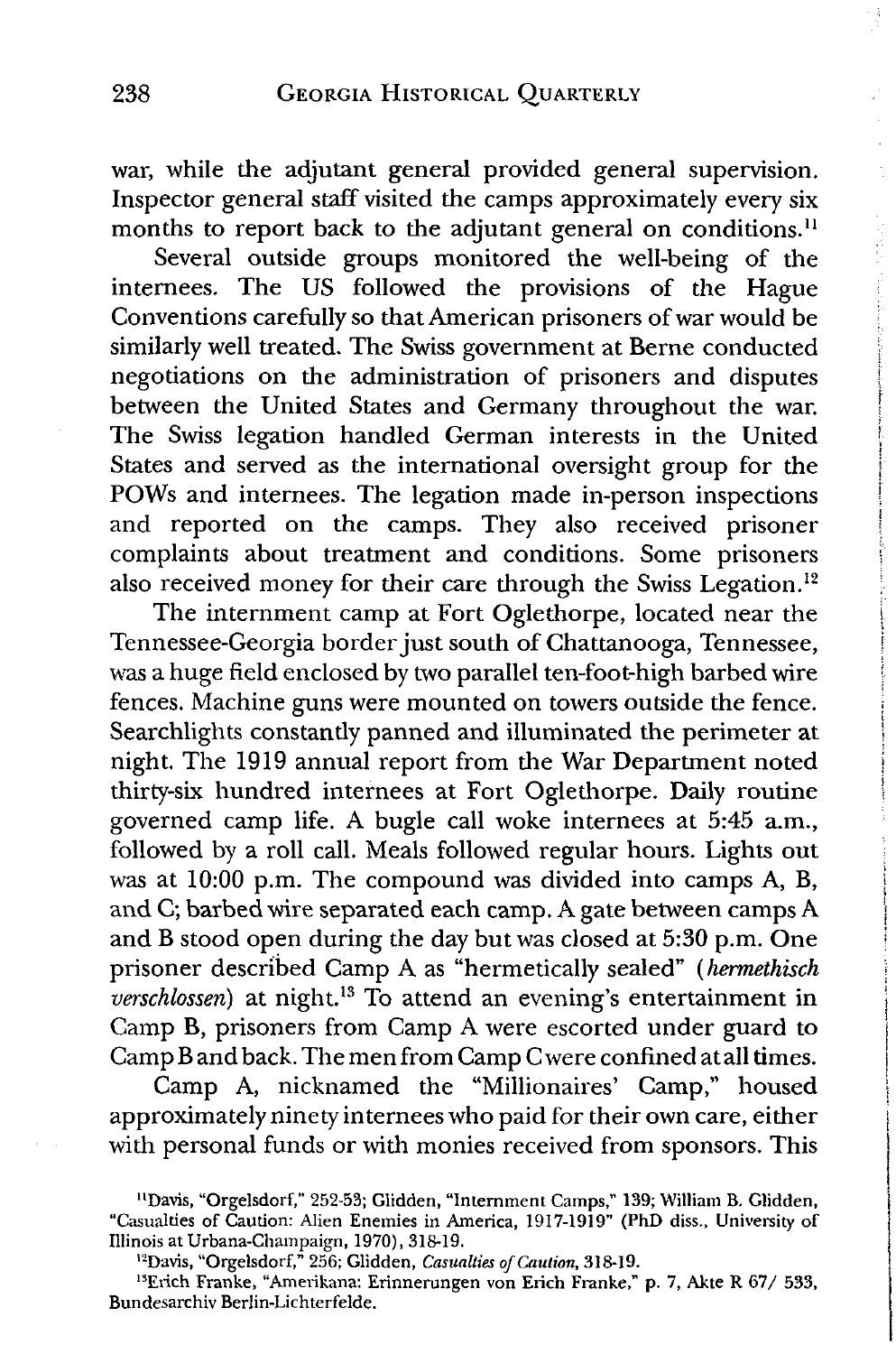of my friends who had lived formerly only among their own set claimed that it was the most interesting time of their lives."<sup>16</sup>

Camp C was a punishment barracks for those who tried to escape or caused unrest. These men were given halfrations. Some may have been sent there as punishment for not working outside the camp, or for refusing mandatory camp duties. Many of these troublemakers belonged to the IWW. Seaman Franke described this camp as a "Special Stockade" for "very difficult lads" *(ganz schwere Jungens)* who had caused trouble for themselves through mutiny or other delinquency.<sup>17</sup>

Prisoners were allowed to write two, two-page letters per month and one card each week, not to exceed two hundred words. On top of these strict limits, all communication passed through a censor, which the prisoners found maddening. Letters deemed unacceptable were returned for rewriting. Those that made it through were redacted with black ink or actually cut up. Prisoners considered the censorship imbecilic, unreasonably rigorous, and a constant aggravation. The censor himself was hated. Biologist Goldschmidt described him as "one of the ugliest fellows I have ever met. A teacher of German in some college, dry and pedantic to the bone, this man considered his office a means of inflicting mental torture on the prisoners." The prisoners also complained that the censor unnecessarily held incoming and outgoing mail for weeks.18

Prisoners were susceptible to what was termed "Barbed Wire Disease." This recognized mental illness manifested itself in loss of interest, suspicion, delusions of persecution, hysteria, and raving. Erich Posselt later wrote about it in an article for the *American Mercury,* claiming that "dozens and dozens of men" had to be transferred to St. Elizabeth's Asylum for the Insane in Washington, and alluding to some suicides. Other symptoms he described included growing weird facial hair, spreading false rumors, and compulsive hammering.19 Barbed Wire Disease was generally believed to be exacerbated by persistent boredom, and

l7Davis, "Orgelsdorf," 254-55; Franke, "Amerikana," 7.

<sup>18</sup>Goldschmidt, *Ivory Tower*, 177; Posselt, "Prisoner of War," 317-18.

■'Posselt, "Prisoner of War," 319.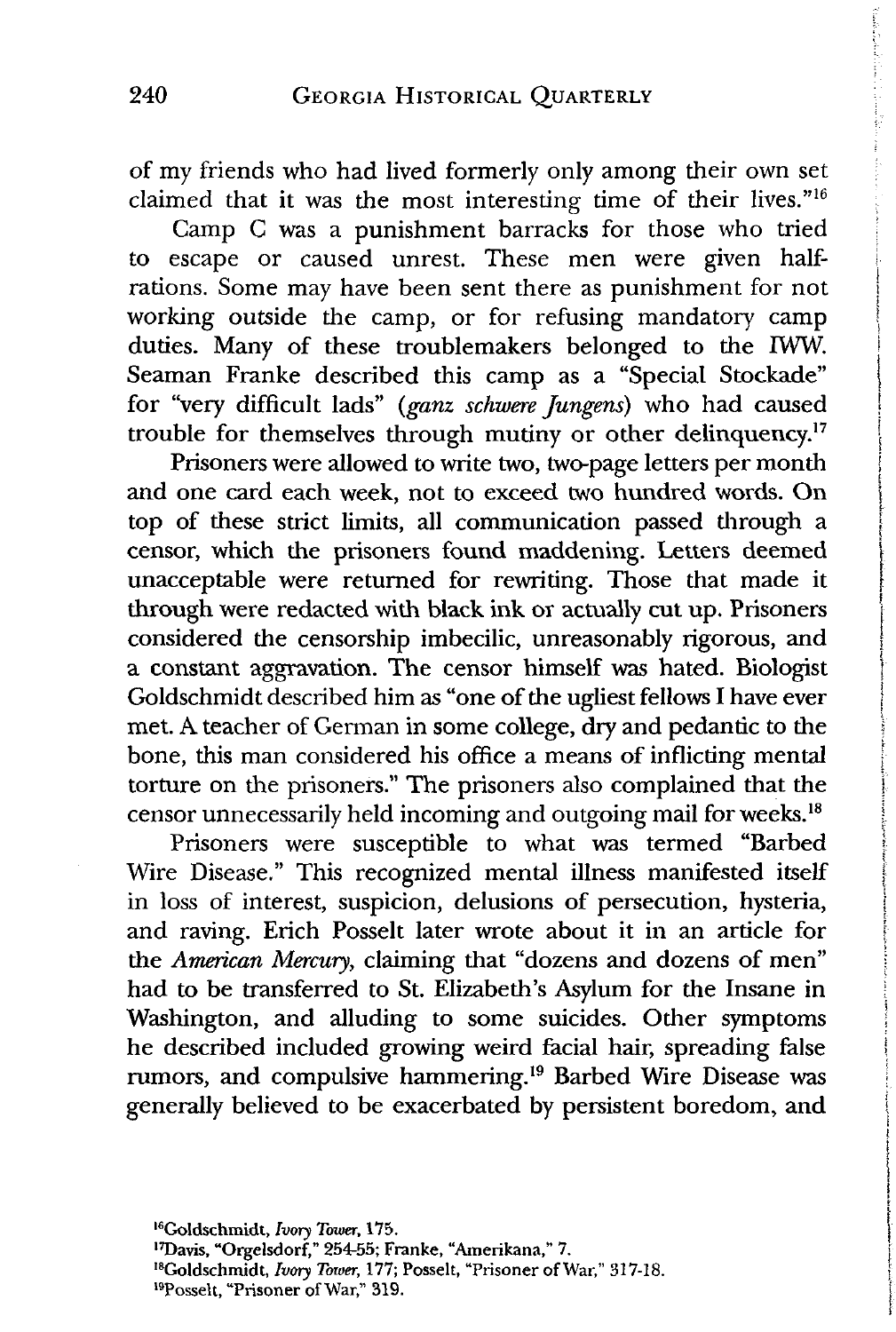a barracks into an activity room, described as "huge," with a stage, library, billiards table, and a piano. They also offered movies twice a week.24 To combat boredom and stress, the men at Fort Oglethorpe organized an astounding number of activities. They created soccer and volleyball fields and men spent many hours playing sports. For a while, men were allowed to tend small gardens for flowers and salad greens. They built ship models and carved wood scraps. Many drew, painted, and wrote.<sup>25</sup>

The United States had interned an entire German army band from the German colony of Tsingtao, including their instruments and scores. When other skilled musicians among the internees were added to this band the camp found itself with a "full fledged symphony orchestra," often conducted by the Cincinnati Symphony Orchestra's Ernst Kunwald. At one concert, most memorable and extraordinary by multiple accounts, two to three thousand prisoners gathered in the mess hall to hear Beethoven's *Eroica* symphony directed by Dr. Karl Muck, formerly of the Boston Symphony Orchestra.<sup>26</sup>

Prisoners organized a camp university; Wilhelm Steinfordi served as the rector of "Oglethorpe University."<sup>27</sup> At the elementary level prisoners studied English, commercial letter writing, bookkeeping, and shorthand. Language classes were popular. Prisoners learned Spanish and Russian from a businessman, Hebrew and Swahili from a former missionary to Africa, Sanskrit and Hindu from a professor of Indology, and Chinese and Japanese from an engineer who had studied these languages as a hobby. Physics, Chemistry, Biology, Engineering, and European and American history were offered by professionals in their fields. Biologist Goldschmidt taught a class for four hundred men. The relief committee in New York provided language textbooks. Other classes, however, lacked books due to a military rule that mandated that prisoners could only receive books directly from the publisher, which was cost-prohibitive.<sup>28</sup>

Some prisoners also created a literary magazine called the *Orgelsdorfer Eulenspiegel.* Fort Oglethorpe was apparently the only one of the four American camps to produce a literary magazine

<sup>&</sup>quot; Glidden, "Internment Camps," 138; Goldschmidt, *Ivory Toxuer,* 176.

<sup>&</sup>quot; Goldschmidt, *Ivory Tower,* 177.

<sup>&</sup>lt;sup>26</sup>Ibid., 176; Posselt, "Prisoner of War," 317.

<sup>27&</sup>quot;Lagerangelegenheiten," *Orgelsdorfer Eulenspiegel* 10 (1919).

<sup>&</sup>quot; Goldschmidt, *Ivory Tower,* 176-77.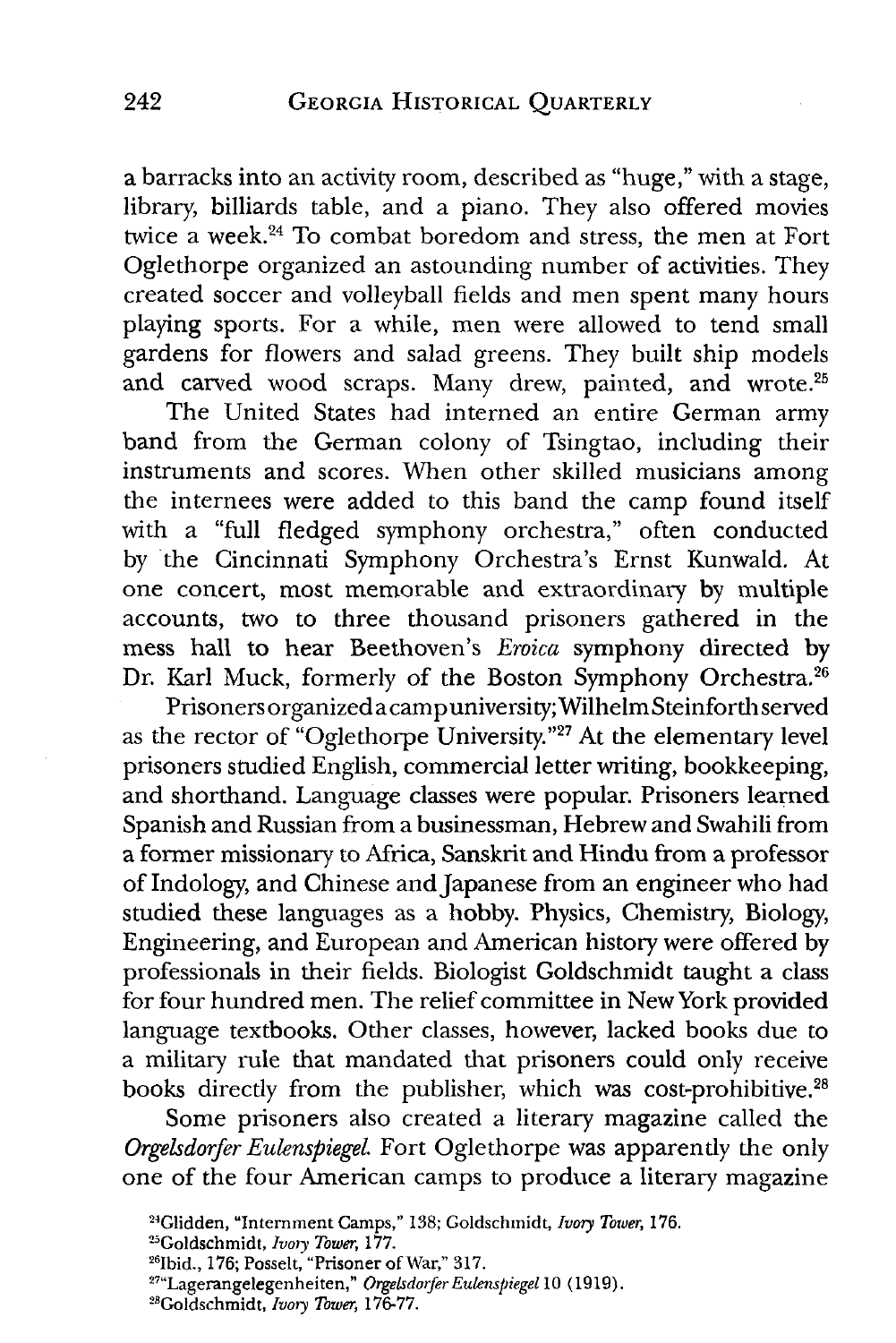boosted morale, reported news from the outside world and from within the camps, offered a forum for prisoners to express their feelings on being imprisoned, and provided an occupation for those writing the articles or printing the paper. Some papers, such as the *Stobsiade* from Stobs Camp near Hawick, Scotland, even had regular subscribers back home in Germany; prisoners sent copies home to their families as part of their correspondence. For some prisoners, sharing the paper seems to have been a way of sharing their experiences and perhaps of reassuring their families that they were doing well.<sup>33</sup>

While many of these papers are known in World War I studies, the *Orgelsdorfer Eulenspiegel* produced at Fort Oglethorpe has received little academic attention, perhaps because its subjects were not soldiers, but merchant seamen, intellectuals, and other German civilians who were in America when the United States joined the war. Relatively few copies of the paper survive today in a handful of American and German institutions. Internee writer Erich Posselt claimed that when the prisoners were finally released they were not allowed to take copies of the magazine with them. He smuggled his copies out in a false-bottomed suitcase. Whatever the cause for its relative obscurity, it is not listed in any of the standard bibliographies of *Gefangenenzeitungen* from this time.<sup>34</sup>

The name *Orgelsdorfer Eulenspiegel* was something of a play on words, and embodies the tongue-in-cheek tone of much of its content. Orgelsdorf was the deprecating term that the internees used to refer to Fort Oglethorpe, and they called themselves *Orgelsdorfer. Eulenspiegel* is a similarly complex term. It refers to Till Eulenspiegel, the archetypal trickster character of German literature who played practical jokes in order to expose human shortcomings. He was often used for satirical effect and the producers of the *Orgelsdorfer Eulenspiegel* certainly took his philosophy to heart, using the newspaper to poke fun at each other, their guards, the United States, and even Germany. The cover image reflects the literal translation of *Eulenspiegel*: it shows an owl *(Eule)* holding a mirror (*Spiegel)* sitting on

<sup>&</sup>lt;sup>33</sup>Friedrich Strüne to his Family, October 29, 1917, Friedrich Strüne Papers, 1917-18, MSS 219, Special Collections Research Center, Southern Illinois University Carbondale.

MPosselt, "Prisoner of War," 320; Richard Hellmann and Kurt Palm, *Die deutschen Feldzeitungen* (Freiburg i. Br.: Verlag der Fr. Wagner'schen Universitatsbuchhandlung, 1918, 92-96.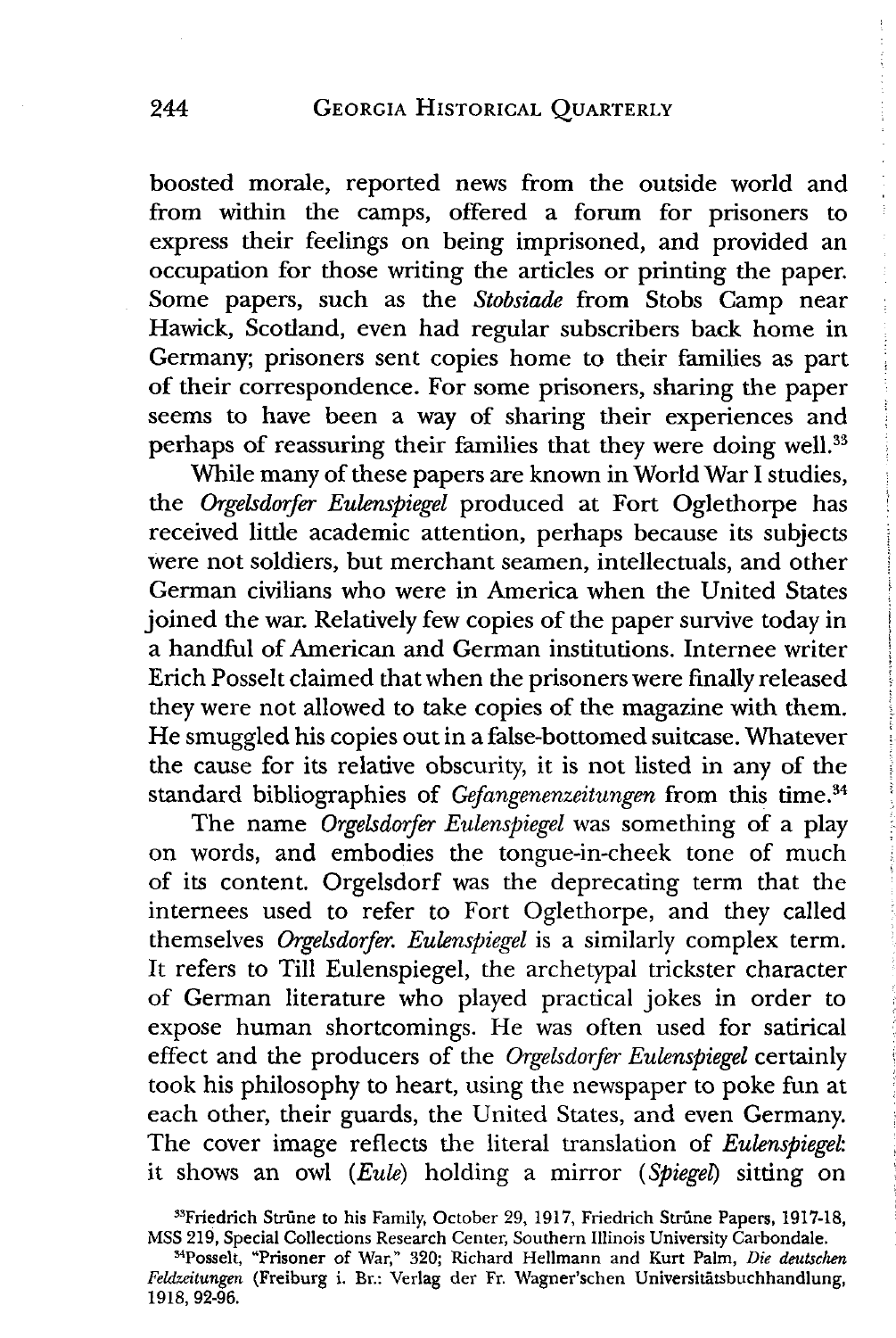In many ways, this publication defies labels. Goldschmidt described it in his memoirs as a literary magazine started by a group of young artists. Like a literary magazine, it featured poems, stories, articles about music, humorous anecdotes, and artwork. But like a newspaper, it also covered camp news, upcoming events, reviews of camp concerts, and results from camp sporting events. There was no war news, though internees were permitted to receive outside newspapers. Posselt, once a "young Bohemian" writer, was the publisher of the magazine and one of its many authors. Well-known German novelist Hanns Heinz Ewers was the editor.<sup>36</sup>

Ten editions of the paper were printed between October 1918 and May 1919. Each edition consisted of approximately thirty pages, with a run of usually one hundred copies. It was sold for ten cents by barracks chiefs and in the canteen; handcolored issues sold for fifty cents.<sup>37</sup> Proceeds of the paper went first to cover production expenses. Then, according to the first article of *Orgelsdorfer Eulenspiegel,* profits were distributed—at the discretion of the editor—to the needy inhabitants of the camp. Posselt stated in his memoirs that profits from the paper were divided among the owner of the press, the printers, and the editor. Possibly some combination of the two outcomes occurred.<sup>38</sup>

Before each issue reached the press, a copy was handed to the censor. Writers indulged in numerous jokes at his expense. According to Goldschmidt: "A favorite game was to inject some political joke into a poem in such a form that the censor did not understand it and passed it." The editorial columns printed occasional hints that certain issues or articles had been particularly closely scrutinized.39

The quality of the printing and the publisher's own descriptions make it clear that improvisation played a big part in the production process. An internee brought the printing press and original rollers to the camp. Other supplies may have been obtained through the camp canteen. The paper used was known as Kraft or sulfite paper, strengthened by cooking wood pulp in

57 *Orgelsdorfer Eulenspiegel* 1, 3, and 10 (1918-19).

<sup>&</sup>quot; Goldschmidt, *Ivory Tower,* 177.

<sup>&</sup>quot; Der Herausgeber, "Ein erstes Wort," *Orgelsdorfer Eulenspiegel* 1 (1918); Posselt, "Prisoner of War," 320.

<sup>&</sup>quot; Goldschmidt, *Ivory Tower,* 177; "Lagerangelegenheiten," *Orgelsdorfer Eulenspiegel* 9 (1919).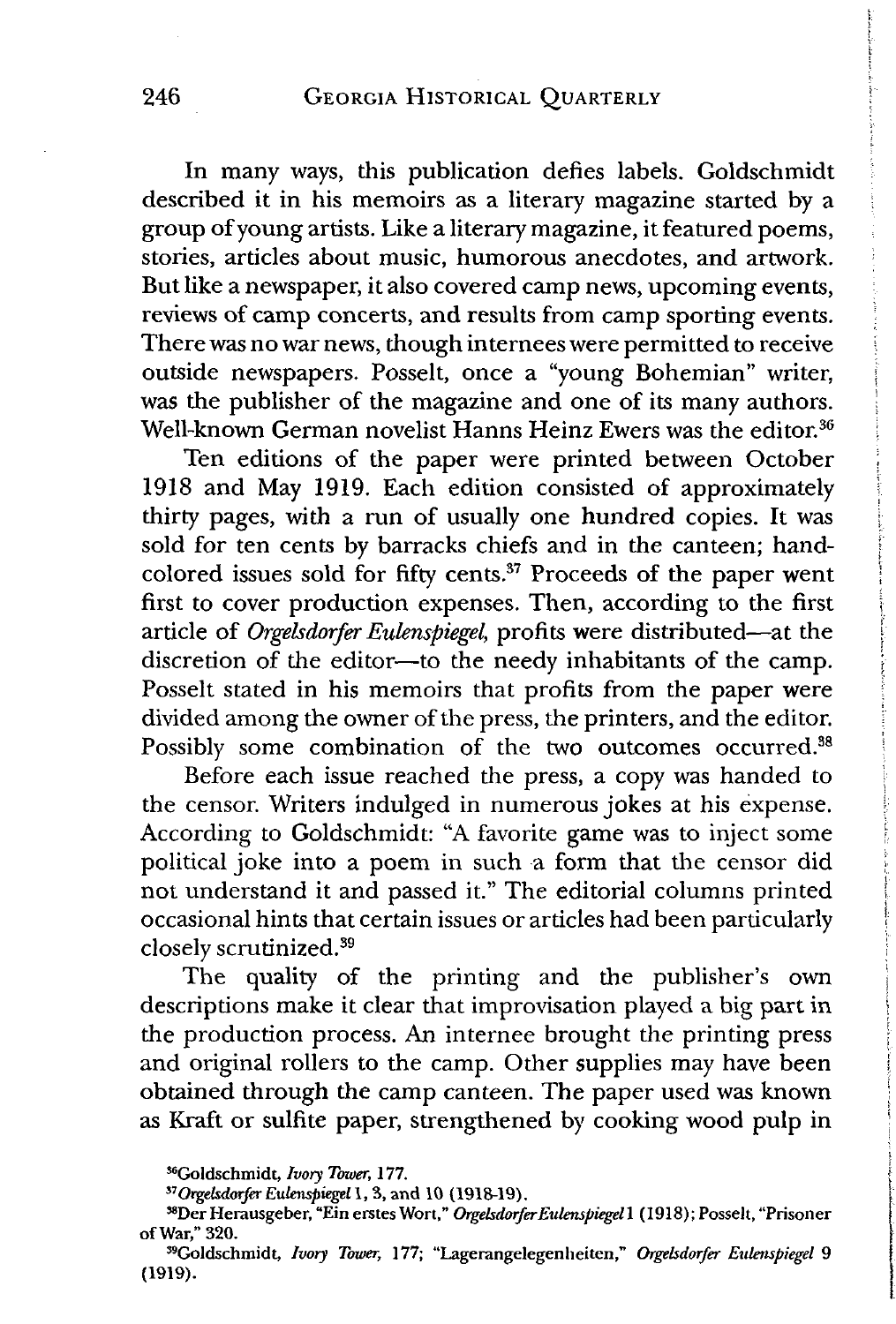

"Am Setzkasten" (At the type case). From *OrgelsdorferEulenspiegel,* no. 9 (1919). *Image courtesy of Morris Library's Special Collections Research Center, Southern Illinois University Carbondale.*

Most illustrations in the *Eulenspiegel* were woodcuts, though some later issues also used linoleum cuts. *Die Druckerei* describes the artist's tools as primitive, but says nothing more about how the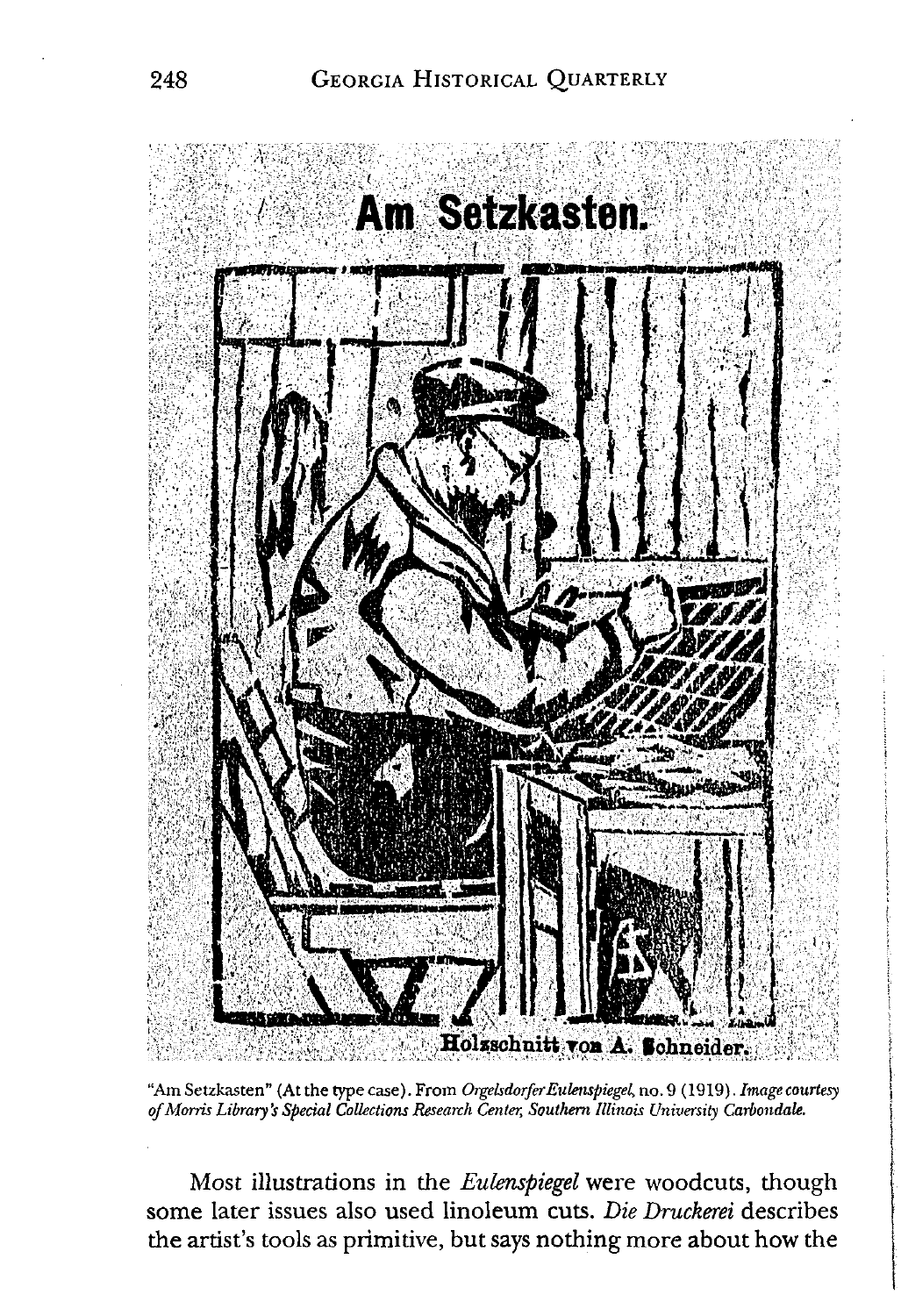reporting, and served as a vehicle to express the prisoners' feelings about their situation. Erich Posselt's "Momentaufnahmen" (Snapshots) describes peaceful moments at night filled with longing for freedom, and alludes to Barbed Wire Disease. He describes the well-educated men who occupy themselves with various hobbies such as furniture-making, concluding that those with hobbies are the lucky ones, as the rest are doomed to mental stagnation. Georg Wild's "Rio Grande de Orgelsdorf' relates the discovery of a river in the middle of camp (the main street flooded regularly) and compares its topology to other rivers, pointing out that the same forces that created the Grand Canyon were at work here.46 Max von Recklinghausen's "Unsere Kunst-und Kunst-Gewerbe-Ausstellung" (Our Arts and Crafts Exhibition) explains the arts and crafts activities in Fort Oglethorpe, pointing out that many inmates had never had the opportunity to try their hand at creative expression before. He defends art as anything in which fantasy is given free rein, whether in painting, drawing, wood or metal working. He also asks for submissions to an exhibition that will be held in January 1919.<sup>47</sup>

Perhaps the bitterest social commentary appeared in the final issue of *Orgelsdorfer Eulenspiegel* in May 1919, when spirits were low because the men had not yet been released even though armistice had been declared. Willy Bezkocka's "Drombilder" (Visions) captures their frustrations, questioning whether life still existed outside the walls as Bezkocka laments the delay in their release. Another piece from the same issue, "Fur unsere Bucherwurmer" (For Our Bookworms), discourages too much reading because it dulls the senses that are intended to experience the world. Reading makes one forget to seek out one's own adventures, an ironic admonition to men who had no opportunity for adventure within the confines of the camp.48

No event in camp life inspired more response from the paper's editors than the influenza epidemic that raged in the autumn of 1918. Two prisoner accounts claim that more than

<sup>46</sup>Erich Posselt, "Momentaufnahmen," *Orgelsdorfer Eulenspiegel* 5 (1918); Georg Wild, "Rio Grande de Orgelsdorf," *Orgelsdorfer Eulenspiegel* Nc u j ahr (1919).

<sup>47</sup>M. v. Recklinghausen, "Unsere Kunst-und Kunst-Gewerbe-Ausstellung," *Orgelsdorfer Eulenspiegel* Weihnacht (1918).

<sup>48</sup>Willy Bezkocka, "Drombilder," *Orgelsdorfer Eulenspiegel* 10 (1919); St. (pseud.), "Fur unsere Bucherwurmer," *Orgelsdorfer Eulenspiegel* 10 (1919).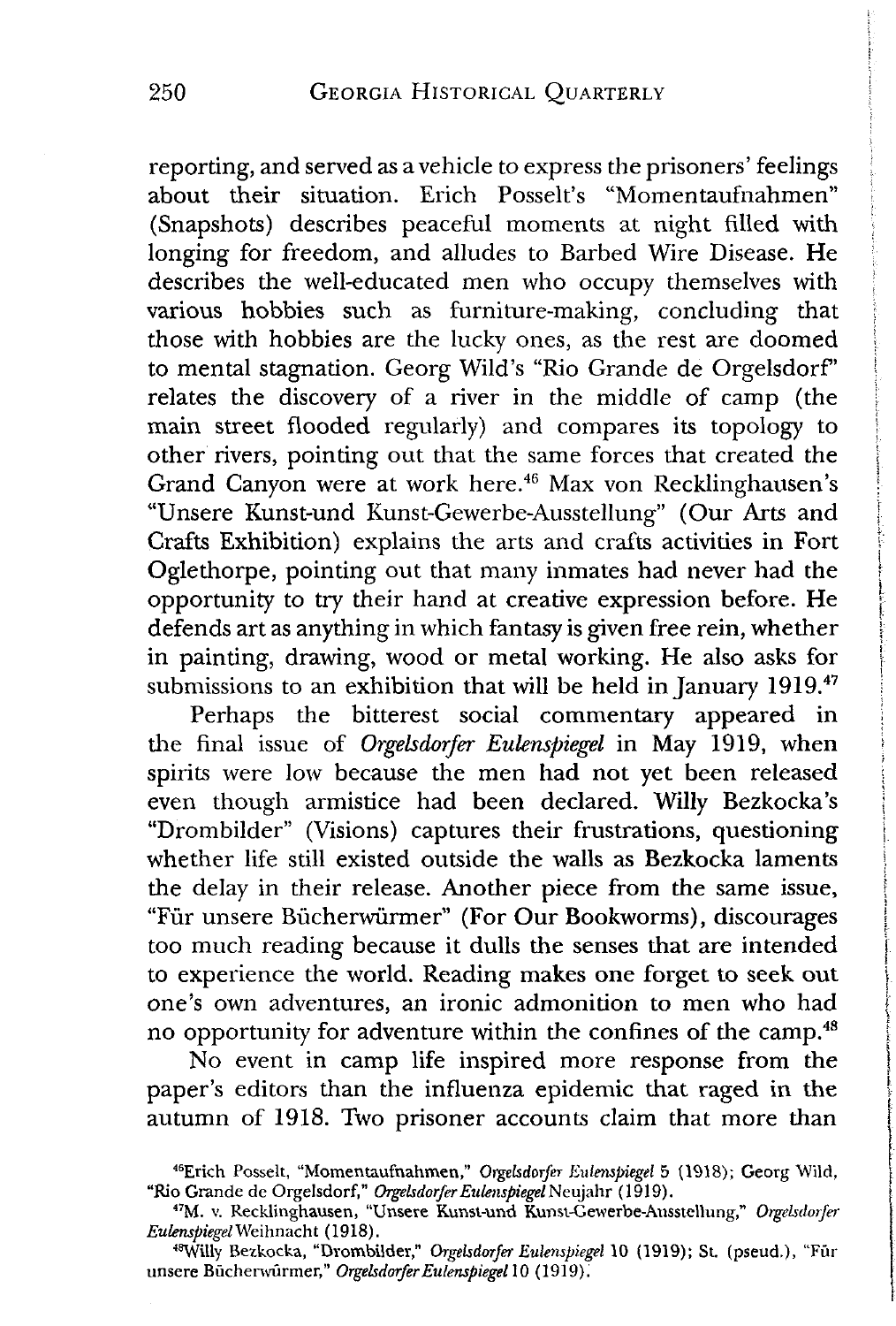These "Lieber Eulenspiegel" columns were clearly a place for **<sup>i</sup>** the editors to vent some of their frustrations about their living conditions. Frequent digs at the censor included one column in which the writer described letters received from a friend. The friend constantly misspelled "censor" as "sensor" because he associated it with the word "sensitive." Some incidents in camp **<sup>j</sup>** apparently deserved multiple comments, including several jokes *i* at the expense of a guard who did not know who Johann Sebastian j Bach was.<sup>52</sup> The editors also allowed humor directed at themselves. Issue three included a humorous piece by Willy Bliemchen entitled "Lieber Herr Redakdeer!" (Dear Mr. Editor!). Written as a letter to the editor by someone whose submissions had been rejected, he presents some new short but dreadful poems and ditties about the personalities in camp to whet the editor's appetite for more.<sup>53</sup>

Many of the articles about daily life involved satire or self- **<sup>j</sup>** deprecating humor. In "Lager-Insassen" (Camp Inmates), Erich j Posselt describes certain "types" of camp inhabitants. The first is the *Faustball* (fistball) player, who takes great pride in playing well j but eventually gives up playing altogether because he will never make the rest of the players into true sportsmen. The second is the *Mitarbeiter* (colleague or collaborator) who writes poems and prose for publication. When his works are not published **<sup>j</sup>** he claims not to care, but then is observed to air his justified **<sup>j</sup>** anger at the idiotic editor who would not publish him in verse.<sup>54</sup>

Another recurring humor column was entitled "Xenien" (Epigrams). These were bits of dialogue held between various tropes, such as "Rumors of Peace," "Freedom," "Biology," "Music," "Ship's Captain" and "Censor," clearly written to satirize aspects of the prisoners' incarceration. Some of the tropes were campspecific, such as "Camp University," "Tsingtauer Orchestra," "Barbed Wire," "Camp A," and "Camp B."55

Longer poems also included humorous ditties and satire about life in camp. Hans Stengel's "Schelmenlied" (Rogues'

<sup>52</sup>Fritz-Konrad mit 'nem Bindestrich, "LieberEulenspiegel!" *Orgelsdorfer EulenspiegelHot* Springs (1919); "Lieber Eulenspiegel!" *Orgelsdorfer Eulenspiegel 9* (1919).

<sup>&</sup>quot;Willy Bliemchen, "Lieber Herr Redakdeer!" *Orgelsdorfer Eulenspiegel^* (1918).

<sup>54</sup>Fistball, a volleyball-like game, [http://www.usfistball.com/media/USFA\\_Brochure.](http://www.usfistball.com/media/USFA_Brochure) pdf (accessed September 8, 2011); Erich Posselt, "Lager-Insassen," *Orgelsdorfer Eulenspiegel* Hot Springs (1919).

<sup>&</sup>quot; "Xenien," *Orgelsdorfer Eulenspiegel* 1 & 2 (1918).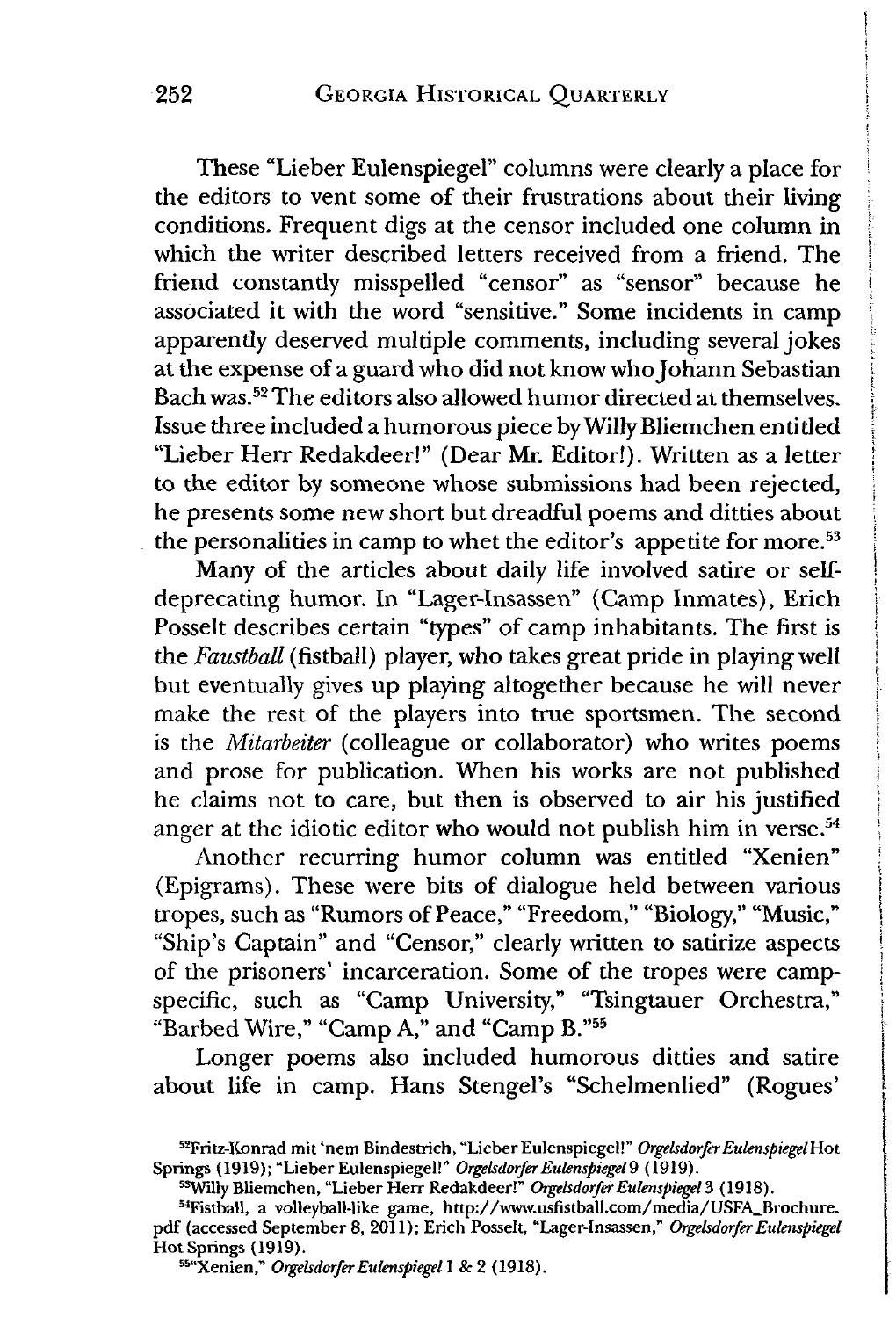injury, the high point of the first concert under this conductor was Beethoven's *Third Symphony*—"Unsere Eroica!" (Our *Eroical).5s*

Some poems referenced traditional German folktales and stories. Several of the more humorous poems made use of the character Till Eulenspiegel ("Schelmenlied" by Hans Stengel and "Hei lewet noch!" by Walter Eberhard Gumpold). "Okt. 1918" by Hanns Heinz Ewers is a brief retelling in verse of King Gunther and Siegfried, characters from the German epic poem the *Nibelungenlied,* which made use of German folklore and mythology and came to represent German national identity.<sup>59</sup> It was most famously adapted by Richard Wagner in his Ring Cycle opera.

References to the United States tended to be unflattering at best. "Amerikana" was a series of articles written by Albrecht Montgelas in which he makes frequent disparaging remarks about the lowbrow nature of American culture while discussing the history of painting and art in America. From frequent comments made in the editorial notes, it is clear that this series of articles in particular had a hard time making it past the censor. $60$ 

Comments on the war were veiled, probably because of the censor, but these did not necessarily express prisoners' belief that Germany would or should win the war. Instead, these remarks reflected their awareness that their countrymen were dying far away and their feelings of helplessness at not being able to assist in any way. Otto Schaefer's poem "Zuspruch" (Advice) exhorts the reader to remember that when the fighting and murder finally end, strength and pure hearts will be needed to help heal the wounds. The refrain of the poem is "look to the East!" *(blickt nach Ostenf),* presumably meaning towards Germany. Albrecht Montgelas's poem in the following issue, "Mahnung!" (Admonition), takes exception to this advice. Montgelas argues that they cannot erase the atrocities of war just by looking to the East, nor can they ever truly know what their compatriots are

<sup>58</sup>Otto Schaefer, "Das Strassburger Munster und der Coiner Dom: Warum sind sie deutsch?" *Orgebdorfer Eulenspiegel* 4 (1918); "The Trustees of the Boston Symphony Orchestra Announce...," *Orgelsdorfer Eulenspiegel* 2 (1918).

<sup>59</sup>Hans Stengel, "Schelmenlied," *Orgebdorfer Eulenspiegel* 1 (1918); Walter Eberhard Gumpold, "Hei lewet noch!" *Orgebdorfer Eulenspiegel* 3 (1918); Hanns Heinz Ewers, "Okt. 1918," *Orgebdorfer Eulenspiegel I* (1918).

<sup>&</sup>quot;Albrecht Montgelas, "Amerikana," *Orgebdorfer Eulenspiegel* 1, 4, 5, and Neujahr (1918- 19); "Lieber Eulenspiegel," *Orgebdorfer Eulenspiegel* 2 (1918); "Redakuonelles," *Orgebdorfer Eulenspiegel*3 (1918).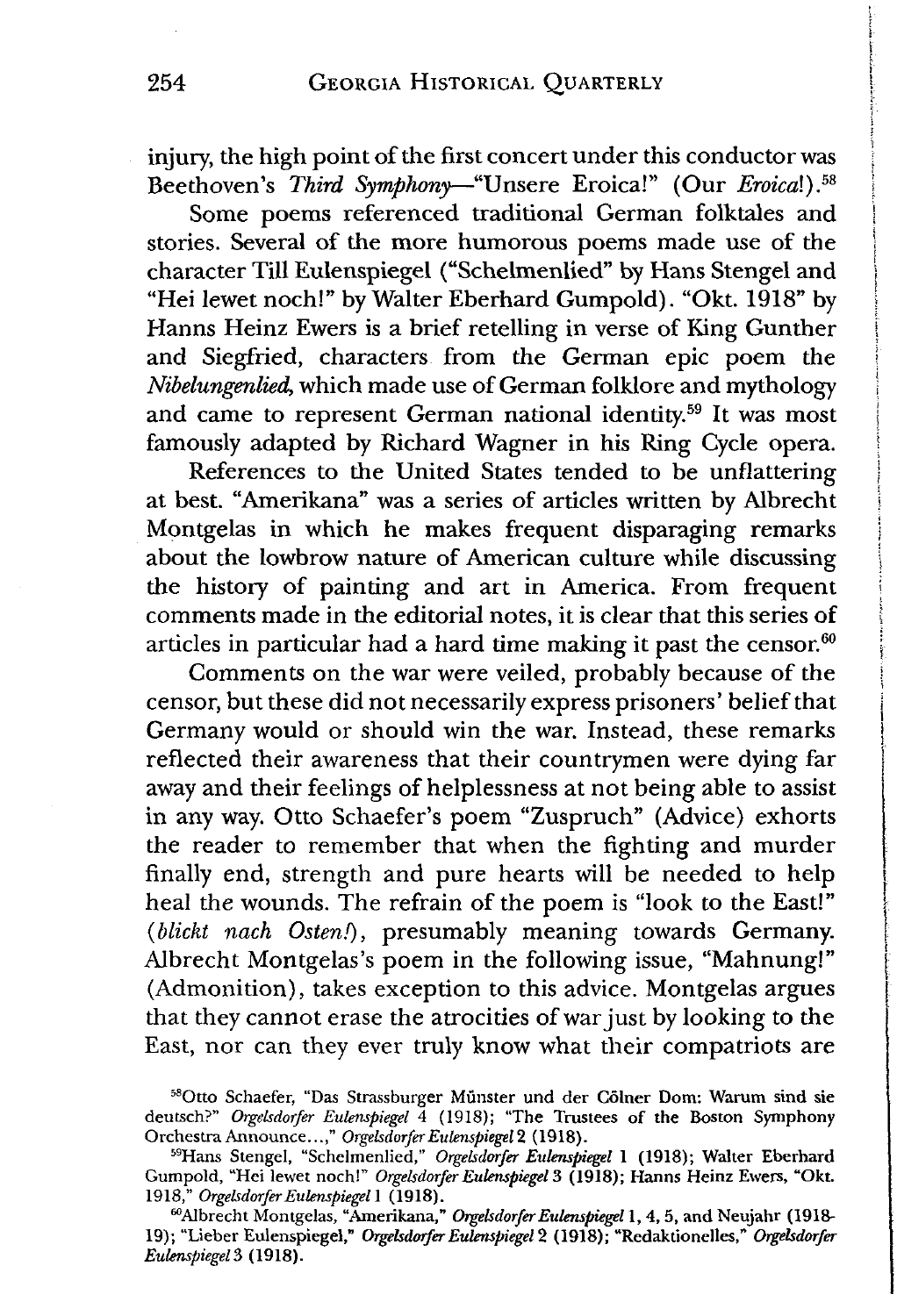Other expressions of homesickness focused more on families and loved ones. Erich Posselt's "Ein Brief' (A Letter) describes a rainy day in camp spent thinking of the woman he loves and all the things he would like to do with her, such as going to concerts and museums. "An die Ferne" (At a Distance) is another Posselt poem, one that relates his longing for the woman he loves. Even though they are now farther apart than they have ever been before, she feels closer to him as he thinks of her in the stillness of the night.<sup>65</sup>

Christmas naturally exacerbated homesickness most acutely. Posselt's "Im Gefangenenlager" (In the Prison Camp) depicts a Christmas with strangers while being haunted by lingering melancholy for loved ones far away. Wilhelm Steinforth's "Fünf Weihnachten" (Five Christmases) recounts five different Christmas celebrations during World War I, one on the battlefield, some in different prison camps or detention facilities, and the last in Fort Oglethorpe. He expresses his intense longing for his homeland, especially at Christmastime, and looks to the future now that the war is over. $66$ 

Another theme that emerges in the poetry is the powerlessness and insignificance many of the prisoners felt in the face of their imprisonment, the war, and the path that fate seemed to have set for them. The word for fate or destiny (*Schicksal)* appears over and over throughout the paper. B. Nientiedt's "Farbenrätsel" (Color Riddle) presents everything in the world as colorless, while his "Wellenratsel" (Waves Riddle) portrays people as small and insignificant and questions whether a mere human could have brought about the destruction and horror of war. "What are you, o litde human, in the dance of the waves? / A puny barge that will soon be smashed." (*Was bist du, o Menschlein, im Tanze der Wellen?* / *Ein winzigerKahn und wirst bald zerschellen.)* He denies that one acts according to one's own will, as a higher power sends the waves, and we are merely puppets. Some poems take the feelings of insignificance to a cosmic level. Fritz Waern's "Ich" (I) exposes the hubris of thinking we are equal to God when death reduces us all to nothing in the end.67

<sup>65</sup>Erich Posselt, "Ein Brief," *Orgelsdorfer Eulenspiegel* 2 (1918); Posselt, "An die Feme," *Orgelsdorfer Eulenspiegel* 1 (1918).

<sup>66</sup>Erich Posselt, "Im Gefangenenlager," *Orgelsdorfer Eulenspiegel* Weihnacht (1918); Wilhelm Steinforth, "Funf Weihnachten," *Orgelsdorfer Eulenspiegel* N'eujahr (1919).

<sup>&</sup>lt;sup>67</sup>B. Nientiedt, "Farbenrätsel," Orgelsdorfer Eulenspiegel1 (1918); Nientiedt, "Wellenrätsel," *Orgelsdorfer Eulenspiegel 3* (1918); Fritz Waem, "Ich," *Orgelsdorfer Eulenspiegel* 2 (1918).